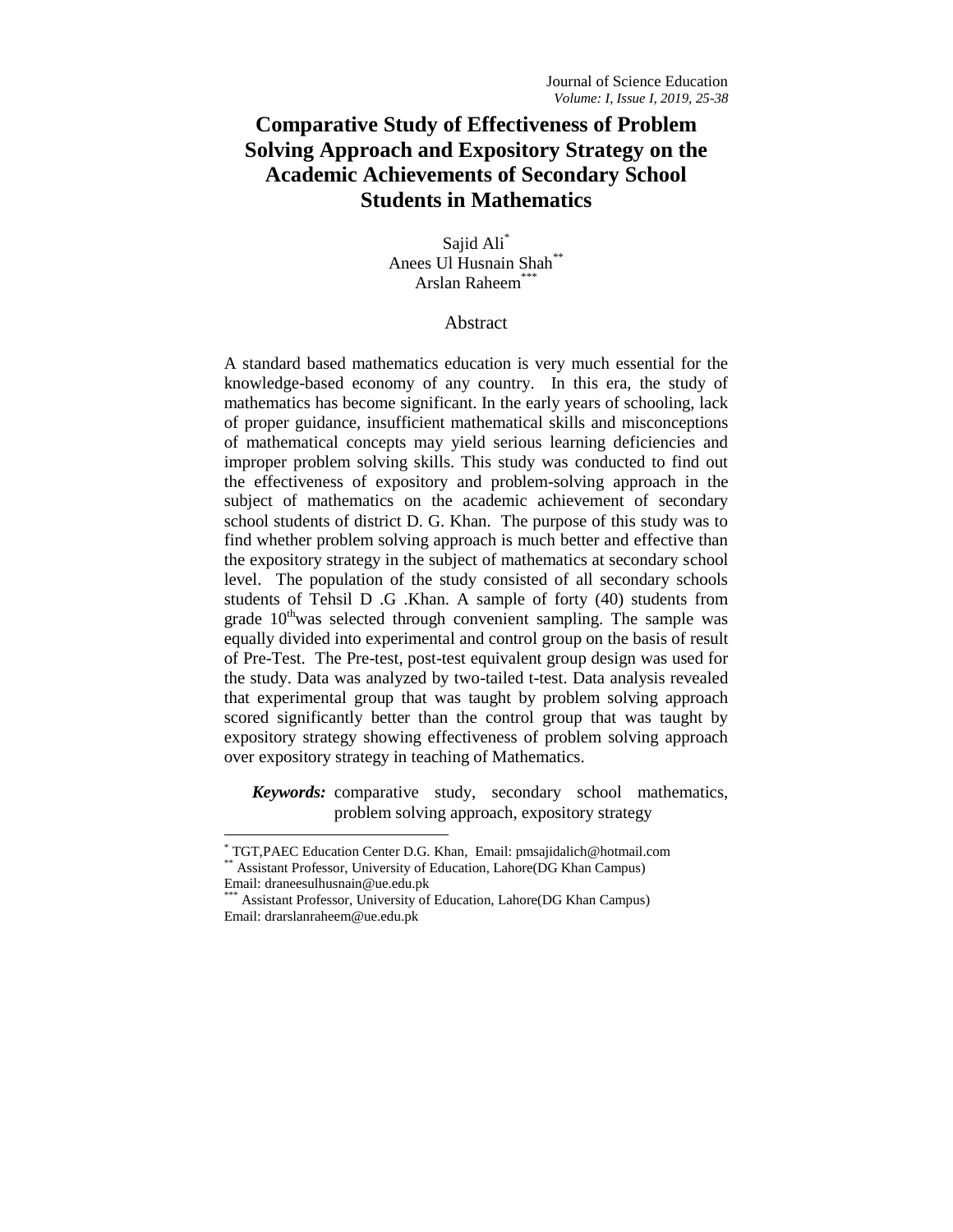## **Introduction**

Almighty Allah has bestowed the human beings the best of learning abilities to acquire knowledge, so that human beings can understand their environment and can act according to the requirements of environment through education (Zareen, 2003). According to Hargreaves & Moyles (1998), education in its authentic, perfect and imminent stage holds inevitable and inherent activities. The main purpose of teaching is to transform beneficial study, strategies and knowledgeable education to the students.

In our national education system, the secondary school education is the main and crucial stage for the youngsters. According to Iqbal (2004), modern scientific and technological developments have become possible only due to study of mathematics. The study of Mathematics have enabled human beings to explore other universe by sending satellites, launching missiles, sending aero plans without pilots to using robotics. So we can say that teaching of mathematics has entirely contributed a lot for mathematical orientation of students at secondary level.

According to Orton (1992), many people think that problem solving approach is very much valuable teaching and learning mathematics. Mathematical knowledge is essential for learning such means that are helpful in new perceptions through problem solving approach. These are the means of connecting the current strategies, skills and knowledge.

According to Husain (2004), process of learning associates almost immortal and permanent changes in behavior that affirms, expose and increase the abilities of learning new skills and expertise. These changes are obtained by guidance, observing, study and practicing. Rose (1987) emphasized that learning acquired through conventional teaching is valuable if there is purposeful concentration alongwith frequent repetition in the subject of Mathematics. New ideas for discovery are very essential for mathematical learning and through problem solving approach. Polya (1965) states that new knowledge of mathematics can be obtained by selecting a new one problem from our daily life and then solving this problem by using prior knowledge.

## **Literature Review**

An affective learning can be made through an effective teaching technique. Various teaching techniques have been reported for effective teaching. The rapid advancements of today's world demand new techniques for the teaching as well as learning (Iqbal, 2004).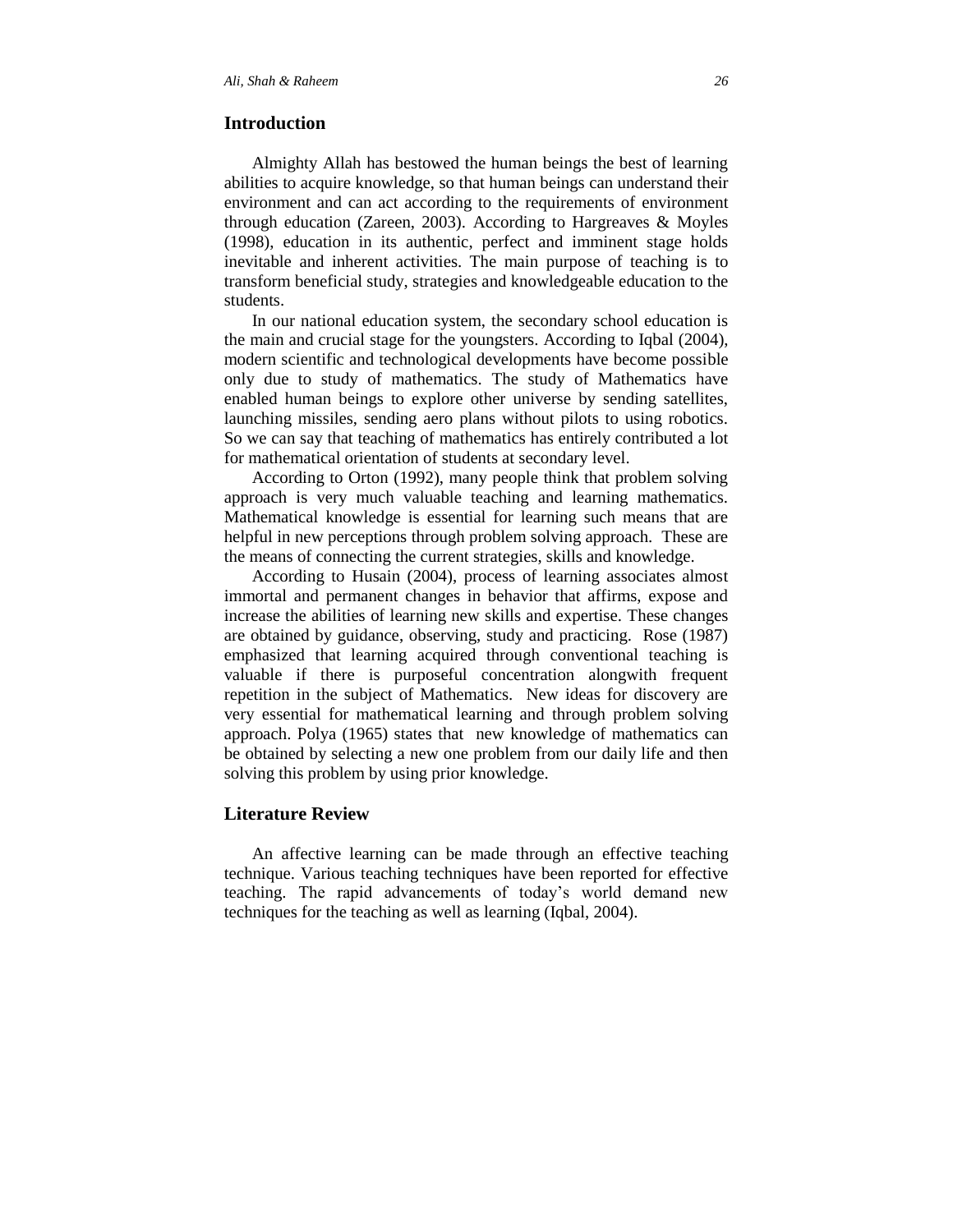According to Skinner (1984), a strategy or a group of information that has key role in creative learning is called a problem solving approach. These set of information and instructions can reduce the difficulties and hurdles for achieving the set goals. "Successful problem solving involves coordinating previous experiences, knowledge, familiar representations and patterns of inference, and intuition in an effort to generate new representations and related patterns of inference that resolve some tension or ambiguity (Lester & Kehle, 2003, p. 510)". Broome et al. (1995) stated that problem solving approach has key role in teaching of mathematics as this approach can be used in different stages during teaching and learning of mathematics subject.

General phase of problem solving approach includes:

- a. Understand the Problem (Enter), make a list of observations to know about the problem by using previous knowledge. According to Polya (1965), a brand new and advanced knowledge of mathematics can be achieved by choosing a relevant problem and then by using prior knowledge to solve out this problem.
- b. Planning a solution of the problem (Plan),
- c. Workout as per Plan (Attack) and
- d. Take review of the solution (Review) as showed in figure 1.



*Figure 1:* Phases of Problem Solving

Yellon (1977) stated that a problem in mathematics is a set of such characters that are treated and computed in a specific process to find out an alone and admissible solution. A "Problem" basically is a brand-new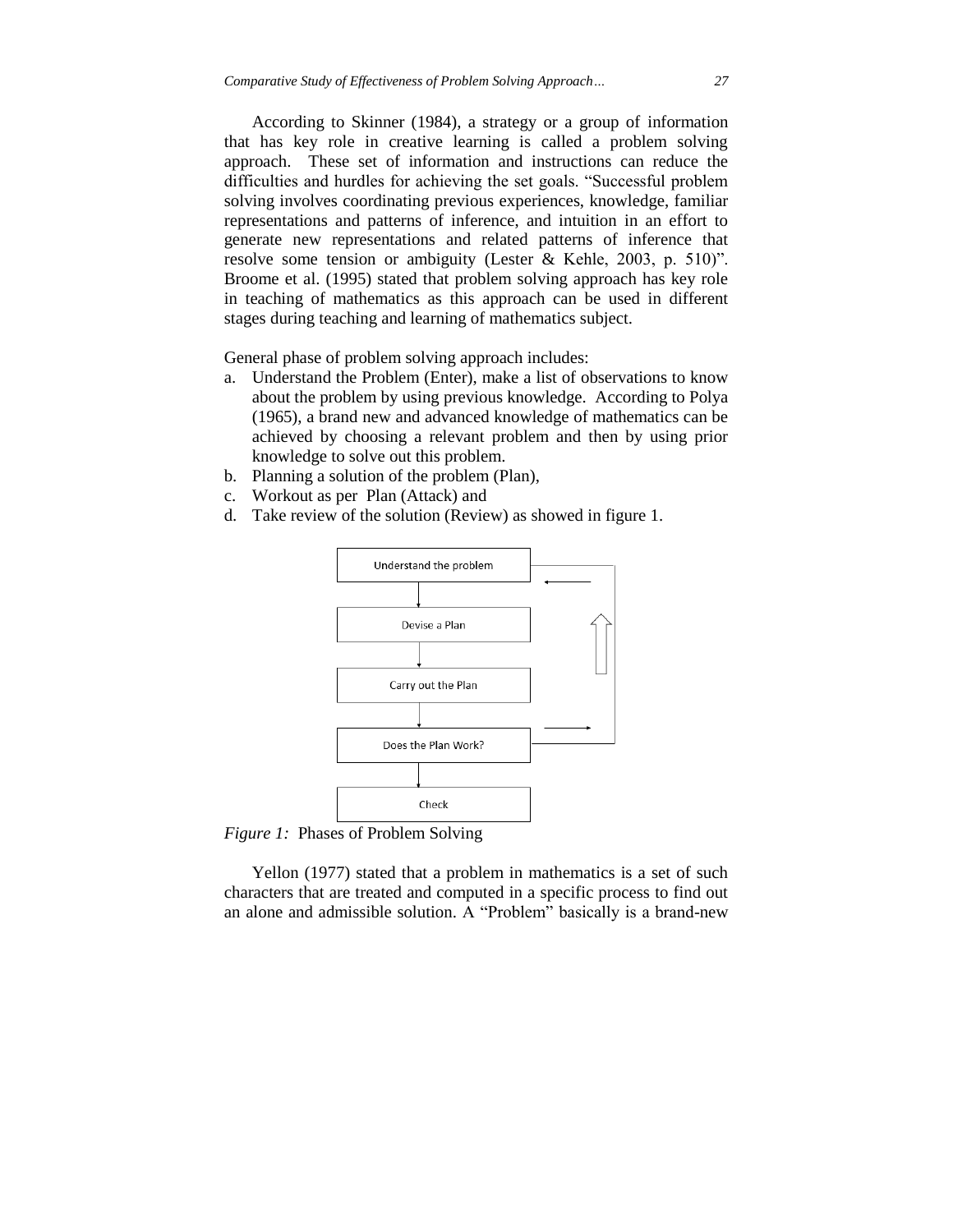place that requires the applications of combined principles studied previously in a brand-new style. Yellon described that problem solving is a process of learning new knowledge instead of merely applying the previously learned knowledge and principles. For activating the preliminary knowledge some brain storming questions will be asked to students and then problem should be placed in front of the students.

A problem appears when a humanity has some aims and objectives but they do not know how to reach these aims and objectives (Duncker, 1945, p. 1).

Keeping all this in view, this study was arranged to find the effectiveness of problem-solving technique in teaching and learning of mathematics subject. This study aimed to find out the effect of problemsolving approach as compared to expository strategy for teaching mathematics on academic achievements of secondary students.

To achieve the objective of the study following null hypotheses were formulated for testing:

- $H<sub>01</sub>$ : There is no significant difference between the pre-test mean achievement scores of control group and experimental group.
- $H_{02}$  There is no significant difference between the post-test mean achievement scores of control group and experimental group.

After three months of the post-test a follow-up test was conducted in order to find the learning effect of this experiment for long term use. Result of follow-up test were almost equivalent to post-test showing that the learning effect in this study for long term was positive. In teaching and learning, methods adopted by the teachers for teaching have too much importance. To manage the relevancy in different part of teaching during teaching process, a teacher makes a systematic and planned effort for effective method of teaching. Basic objective of teaching is to bring change in behavior of an individual that is the demand of our society. This change is only possible through effective teaching and if based on significant principles of teaching. Effective learning of students depends upon the method adopted by the teacher. The norms of teaching methodology of mathematics are changing and developing on regular basis therefore, in the teaching, learning process of mathematics, there is vital role of problem solving approach. New mathematical skills and ideas may be possible if problem solving teaching is used for teaching mathematics. From relevancy and applicability perspective this study had a valuable and broad scope. Generally, it is neither accessible nor suggested to plane such a comprehensive study, so this experimental study was limited to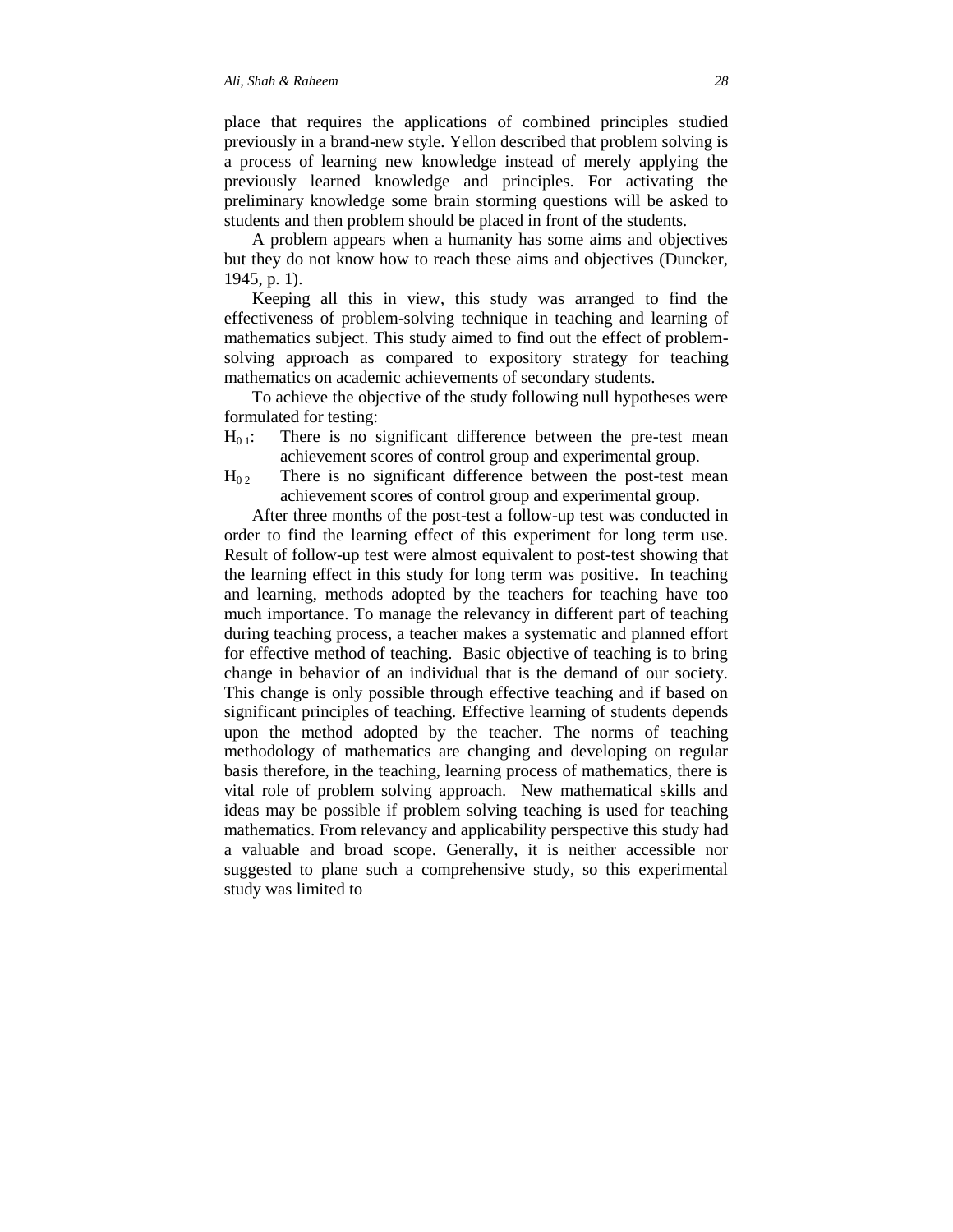1. Only one technique ( problem solving) (2) due to time limitation and other uncontrollable variables only one English medium school was selected, (3) Only single subject (Mathematics) (4) only four chapters of mathematics of grade 10th.

## **Methodology**

#### **Population**

All the secondary school students of  $10<sup>th</sup>$  grade of District D. G. Khan were taken as a population of this study.

#### **Sample**

By using the convenient sampling forty students of PAEC Education Centre, D. G. Khan of grade 10 boys were chosen as a sample of the study. The average age of students was approximately 15 years. These forty selected students were divided into two groups on the achievement scores of pre-test that was used to check the prior knowledge of sampled students in the subject of mathematics for grouping them into two groups named as experimental and controlled groups. Each group consisted of 20 students.

## **Variables**

#### **Dependent variables**

Student's achievement in the subject of Mathematics was considered as depended variables in this study.

#### **Independent variables**

Problem solving approach (for experimental group) and expository strategy (for control group) were used as an independent variable in the study.

#### **Uncontrolled variables**

Due to some unavoidable circumstances some variables were out under control such as the interest of students, socio economic status, and teacher expertness in general mathematics competencies, experimental treatment period, education of parents and home environment.

#### **Controlled variables**

Time, subject, size of sample, variation in methodology, treatment duration and instructional conditions were the controlled variables in this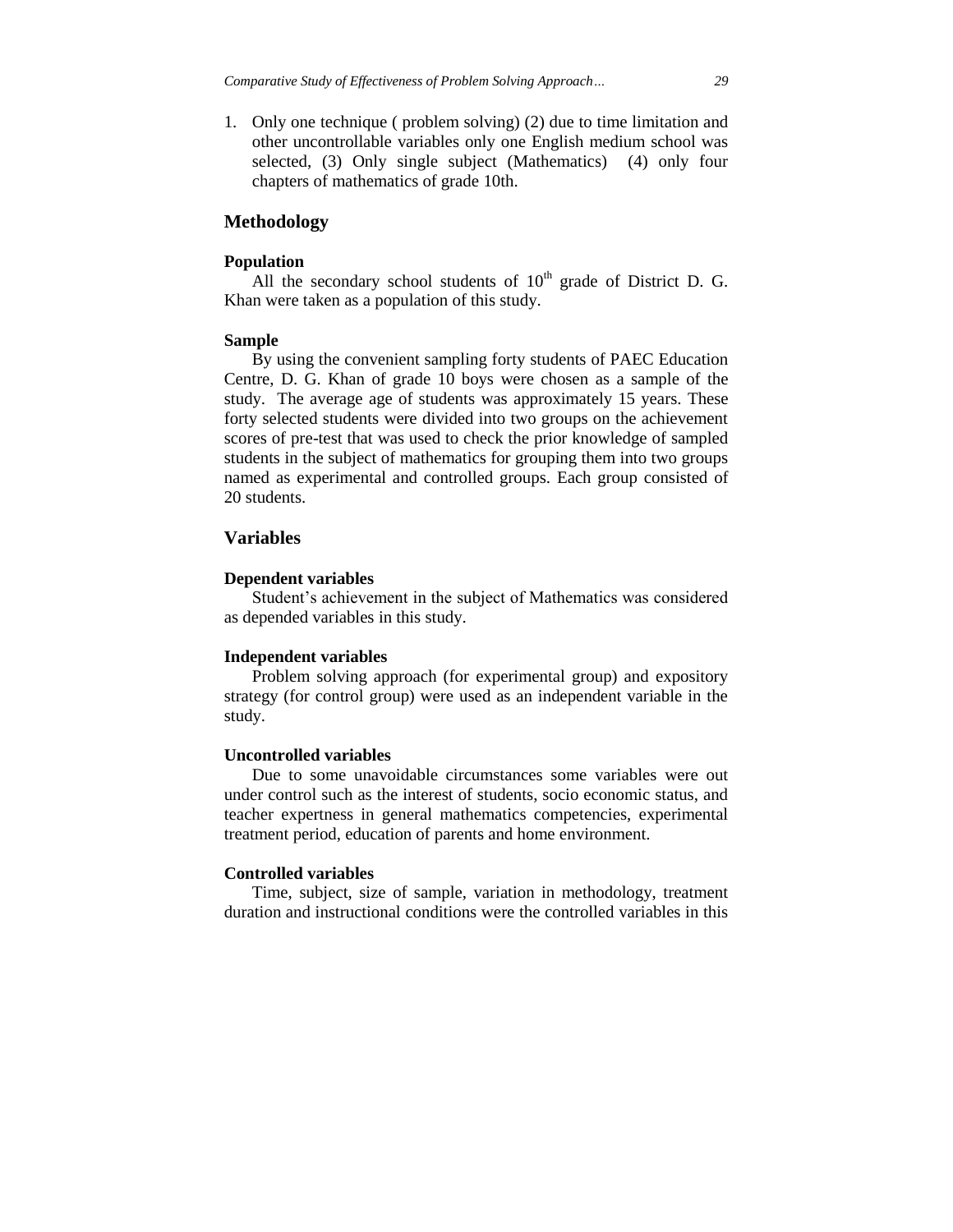study. By giving special instructions and lesson plans to selected teachers to deliver the lecture for both groups, all these variables were controlled. Time duration for treatment to both groups was also equal. Classroom environments were made same for both groups.

#### **Research Design**

For the present study, true experimental design i-e pre-test post-test equivalent group experimental design was used. Gay (1992) described that by using different assignments and by taking at least two groups, this design can be developed. This design is helpful to find the effects of some type of treatment on a group. Before intervention to the experimental group, a Pre-Test was administrated to both the groups. After that, an intervention was given to the experimental group. At the end of treatment, post test was executed on both groups. To evaluate the effectiveness of treatment, achievement scores of the post-test were compared.

## **Research Instruments**

#### **Pre-Test**

For this study, a pre-test was designed in order to check the prior knowledge of experimental group and control group in mathematics. This test was developed with the help of educational experts and the paper setters of the BISE D.G. Khan. This pre-test was very essential to know the capabilities of the students and prior knowledge in mathematics. Pre-test includes MCQs, short questions and long questions to check the previous knowledge of the sampled students in the subject of Mathematics.

## **Post-Test**

In order to develop a post test, educational experts and the paper setters of the BISE D.G. Khan were consulted. The main purpose and need of post-test was to analyze the results of both groups. Content of question paper for post-test was 100% taken from the topics and contents that were taught to the students during the time period of experiment.

## **Pattern of Pre-Test**

70% content material of pre-test was taken from the book of  $9<sup>th</sup>$ grade mathematics while 30% content material of pre-test was taken from the book of text book of mathematics of  $10<sup>th</sup>$  grade.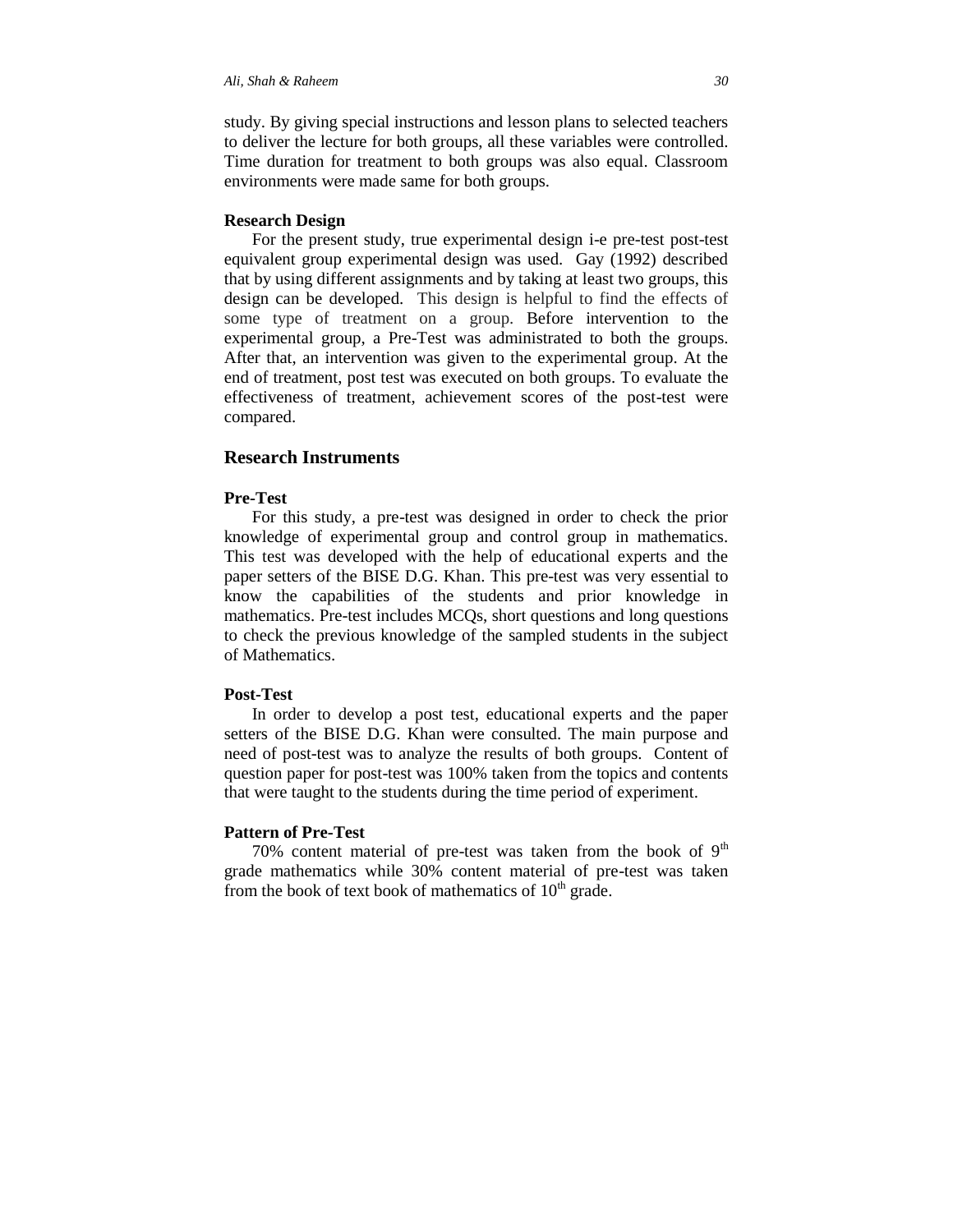#### **Pattern of Post-Test**

Contents of post-test were based on problem solving approach.

## **Procedure**

#### **School selection**

The researchers personally visited the selected school for meeting with Head Education Centre for the request to conduct experiment in his school. For this process, a committee was constituted by the Head education Centre to manage and control this process.

#### **Allotment of groups**

A sample forty (40) students was selected for this experimental study. There were 18 Multiple choice questions and 15 short questions in the test/s. Moreover, there were four (04) long Questions. These tests were based on instructions provided in Michali's test. He stated that problems solving tests were the best test to evaluate the capabilities and skills of the students. Validity of the Pre-test and Post-test validity was examined through senior subject specialist of mathematics, panel of educational expert and was approved by the panel of research committee. Content validity was tested by the correlation co-efficient and that was found 0.5. Reliability of pre-test was analyzed by the formula K-R-20 because this formula was more suitable for this test. Test reliability was also found through Cronbach Alpha.

### **Experiment**

Two teachers were selected for teaching after making the groups with same qualification i.e M.Sc. Mathematics, B.Ed. and 8 Years of teaching experience. One teacher taught the control group and other teacher taught the experimental group. Two different teaching procedures as a treatment were applied in the experiment. For control group, traditional expository method of teaching was applied while for experimental group, problem solving method of teaching was used. Same selected four chapters of grade  $10<sup>th</sup>$  mathematics were assigned to both teachers in both groups. This experiment was started in  $3<sup>rd</sup>$  week of the August and was completed in five weeks.

#### **Post-Test Administration**

A self-prepared post-test was administrated to both the control group and experimental group immediately after the intervention. For this test environmental conditions were same as of pre-test. It means that the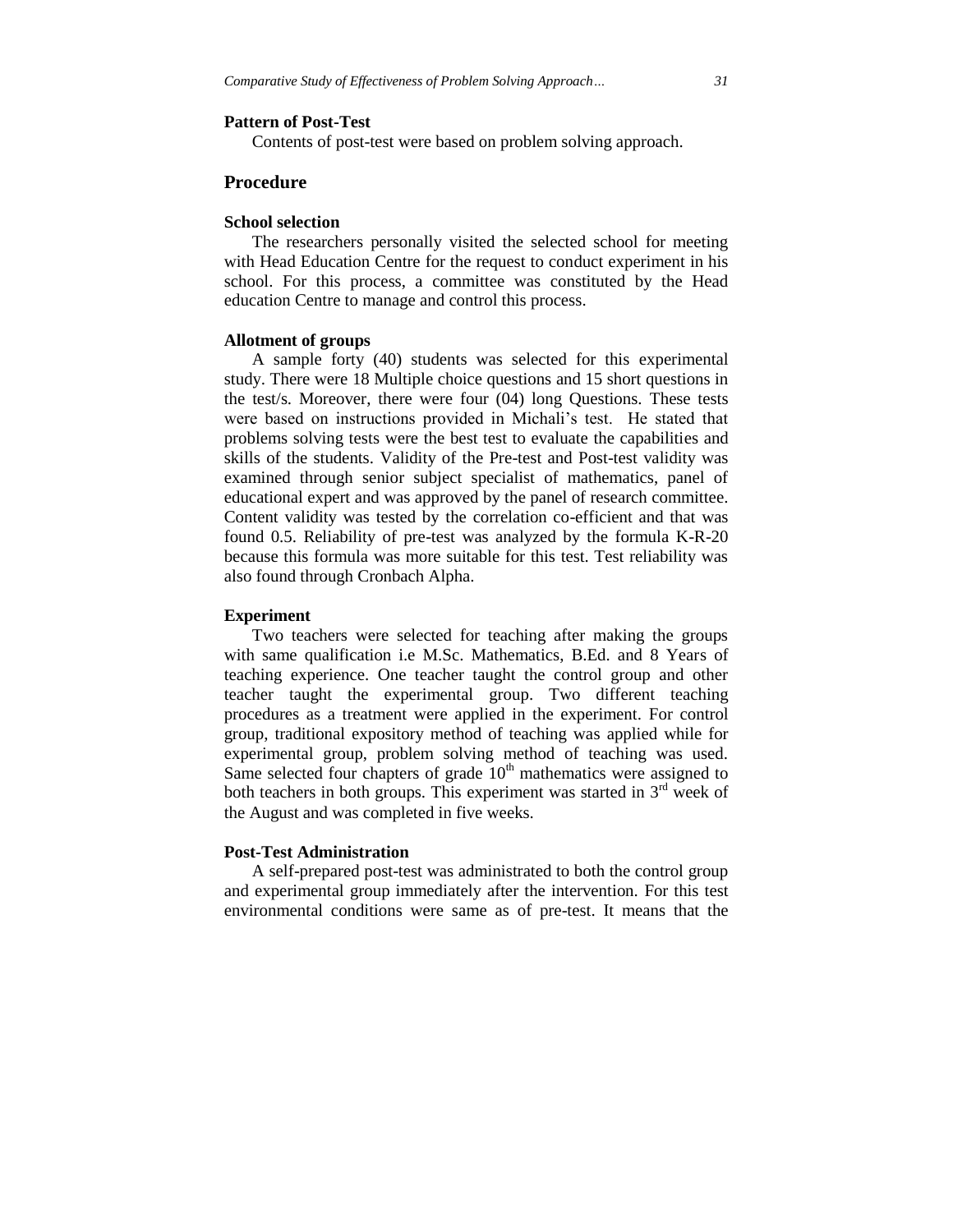environment of both groups was same for pre-test as well as for post-test as mentioned above e.g., same school, same examination hall and same time was allotted to both groups. Post-test was completed by both groups in allotted time of 2 hours.

#### **Data Analysis**

For the analysis of data, marks obtained from Pre-test and Post-test were tabulated. For each group, standard deviation (S.D), difference of mean and mean were calculated. Distribution of variables checked. T-test was used for significance of difference between the mean scores of both control group and experimental group. These tests were tested at 0.05 level of significance.

## **Results**

On the basis of pre-test scores, two groups were formed naming as control group and experimental group. Students of experimental group were taught through problem solving approach while students of control group were instructed by expository strategy. Four chapters of grade  $10<sup>th</sup>$ class in subject of mathematics were taught to both groups. After five weeks a post-test was administered to analyze the results. Following tabulation shows the analysis of data of this study.

### Table 1

*Mean and Standard Deviation in achievement score of Pre-Test for Control and Experimental Group*

| Group name      |           | Experimental group | Control group |
|-----------------|-----------|--------------------|---------------|
| No. of Students |           | 20                 |               |
| Mean Score      |           | 21.60              | 21.35         |
| Standard        | Deviation | 4.04               | 4.28          |
| (S.D)           |           |                    |               |

Table 1 shows that mean achievement score of pre-test for control group and experimental group were 21.35 and 21.60 accordingly. The spread of scores (S.D) around the mean for both groups was 4.28 and 4.04. The average achievement marks of Pre-Test for control group was slightly less than the experimental group but spread of scores around the average marks for experimental group was less as compared to the control group. This shows that students of both control and experimental groups were almost equal in their Pre-Test achievement scores.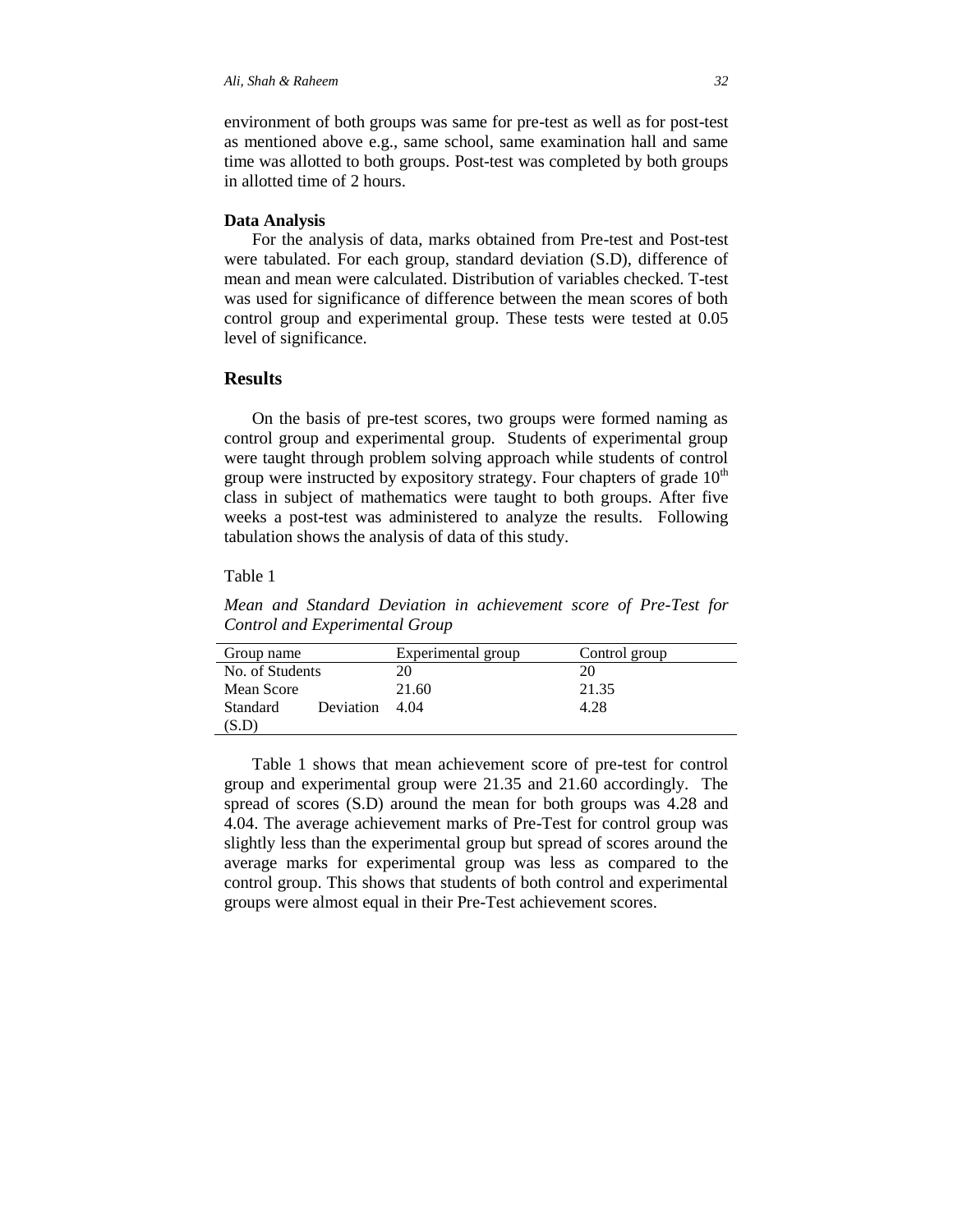## Table 2

| Significance of difference among the mean achievement score of pre-test |  |
|-------------------------------------------------------------------------|--|
| for experimental and control group                                      |  |

| Group Name                    | Experimental group |                           | Control group |                 |
|-------------------------------|--------------------|---------------------------|---------------|-----------------|
| No. of Students               | 20                 |                           | 20            |                 |
| Mean score                    | 21.60              |                           | 21.35         |                 |
| <b>Standard Deviation</b>     | 4.04               |                           | 4.28          |                 |
| SE <sub>D</sub>               | 0.1901             |                           |               |                 |
| t-value                       | $1.695*$           |                           |               |                 |
| р                             | > 0.10             |                           |               |                 |
| Degree of Freedom $(df) = 18$ |                    | t-value at $0.05 = 2.101$ |               | Not Significant |

The statistical technique, t-test was applied in order to affirm whether both the groups were equal in previous knowledge of mathematics (Table 2). Statistical results of Table 2 display that the difference among the average marks of control and experimental group is non-significant at the level of 0.05 which support the null hypotheses no.1 to be accepted. This shows that both groups were found equal in the achievement score of pre-test.

## Table 3

*Mean and standard Deviation (SD) for achievement scores of post-test for experimental and control group*

| Group Name                | Experimental group | Control group |
|---------------------------|--------------------|---------------|
| No. of students           |                    |               |
| Mean                      | 45.60              | 29.65         |
| <b>Standard Deviation</b> | 11.37              | 7.55          |
|                           |                    |               |

Results of Table 3 show that average marks of post-test for experimental and control group was 45.60 and 29.65 respectively that are highly significant. The spread of scores about the mean for both groups was 11.37 and 7.55. In order to check that whether the achievements of both the groups were different, a statistical technique t-test was used.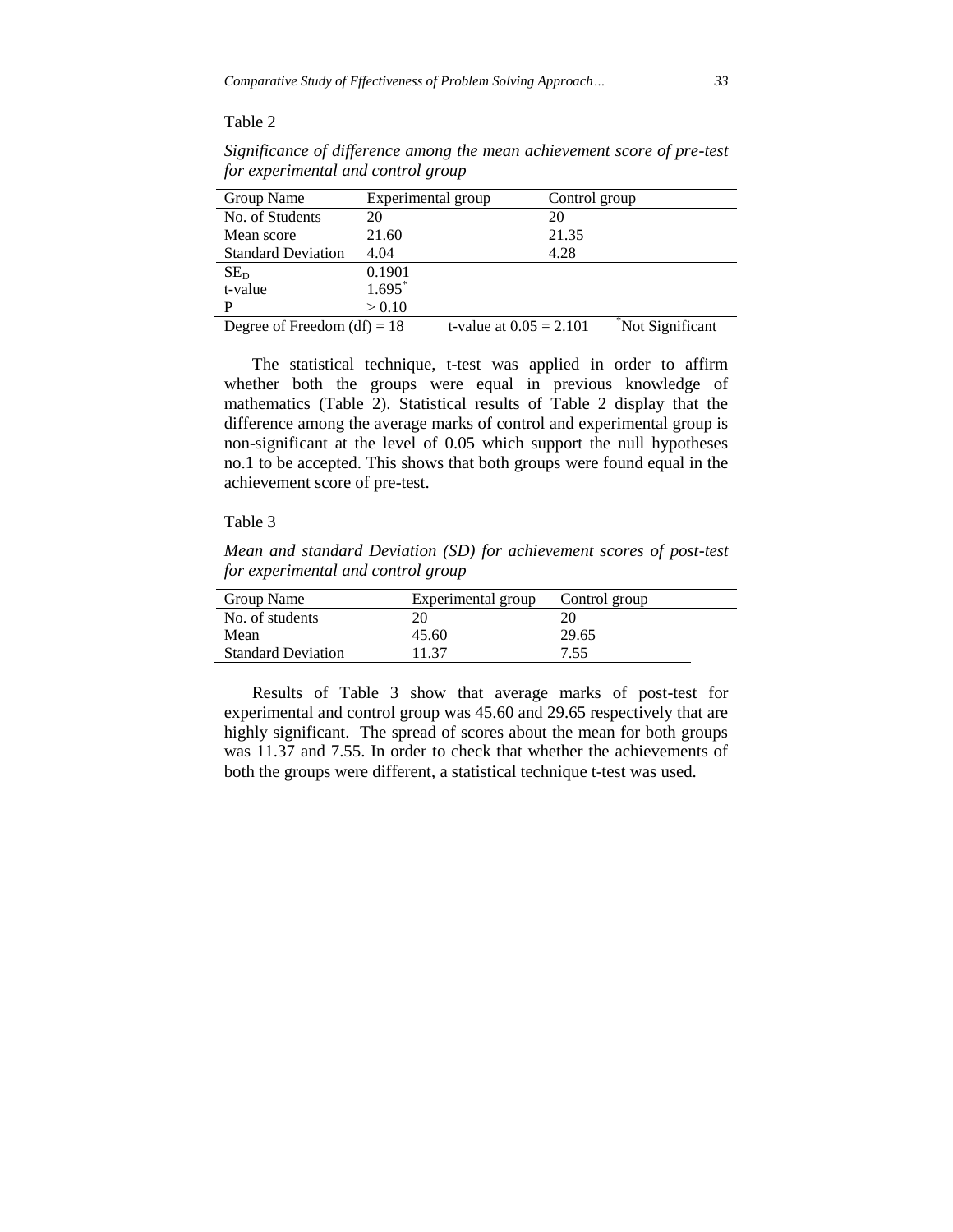### Table 4

| Group Name                    | Experimental group |                           | Control group |  |
|-------------------------------|--------------------|---------------------------|---------------|--|
| No. of Students               | 20                 |                           | 20            |  |
| Mean score                    | 45.60              |                           | 29.65         |  |
| <b>Standard Deviation</b>     | 11.37              |                           | 7.55          |  |
| $SE_D$                        | 2.08               |                           |               |  |
| t-value                       | $9.24*$            |                           |               |  |
| P                             | ${}_{0.001}$       |                           |               |  |
| Degree of Freedom $(df) = 38$ |                    | t-value at $0.05 = 2.101$ | Significant   |  |

*Significance of difference among the mean achievement scores of posttest of experimental and control group.*

Results of this t-test in Table 4 which shows that the mean difference score among the two groups is 45.60 and 29.65 and value of t-value is 9.24 that was highly significant. Thus, the null hypotheses no 2 is rejected. This result shows that achievement of experimental group students that were taught by problem solving approach were much better than the students of control group that were taught by expository strategy showing effectiveness of problem solving approach then the expository strategy.

## **Discussion**

Student's learning is directly related and affected by the methods adopted by the teacher. Basic objective of teaching mathematics is to bring change in behaviors of individual for learning in the subject of mathematics. This behavioral change is only possible by effective teaching method adopted by the mathematics teacher. The standard of mathematics teaching is changing with respect of teaching techniques of mathematics, so to attain certain standard, the application of problem solving approach is very much essential in mathematics teaching. Problem solving approach is known as the heart of mathematics because use of this approach makes the mathematical teaching more unique and applicable in problem solving skills. On the bases of the results of this study, first null hypothesis was strongly accepted while second null hypothesis was strongly rejected. The results of this study showed that the scores of students were much better when they were taught by the problem solving method as compared to expository strategy. These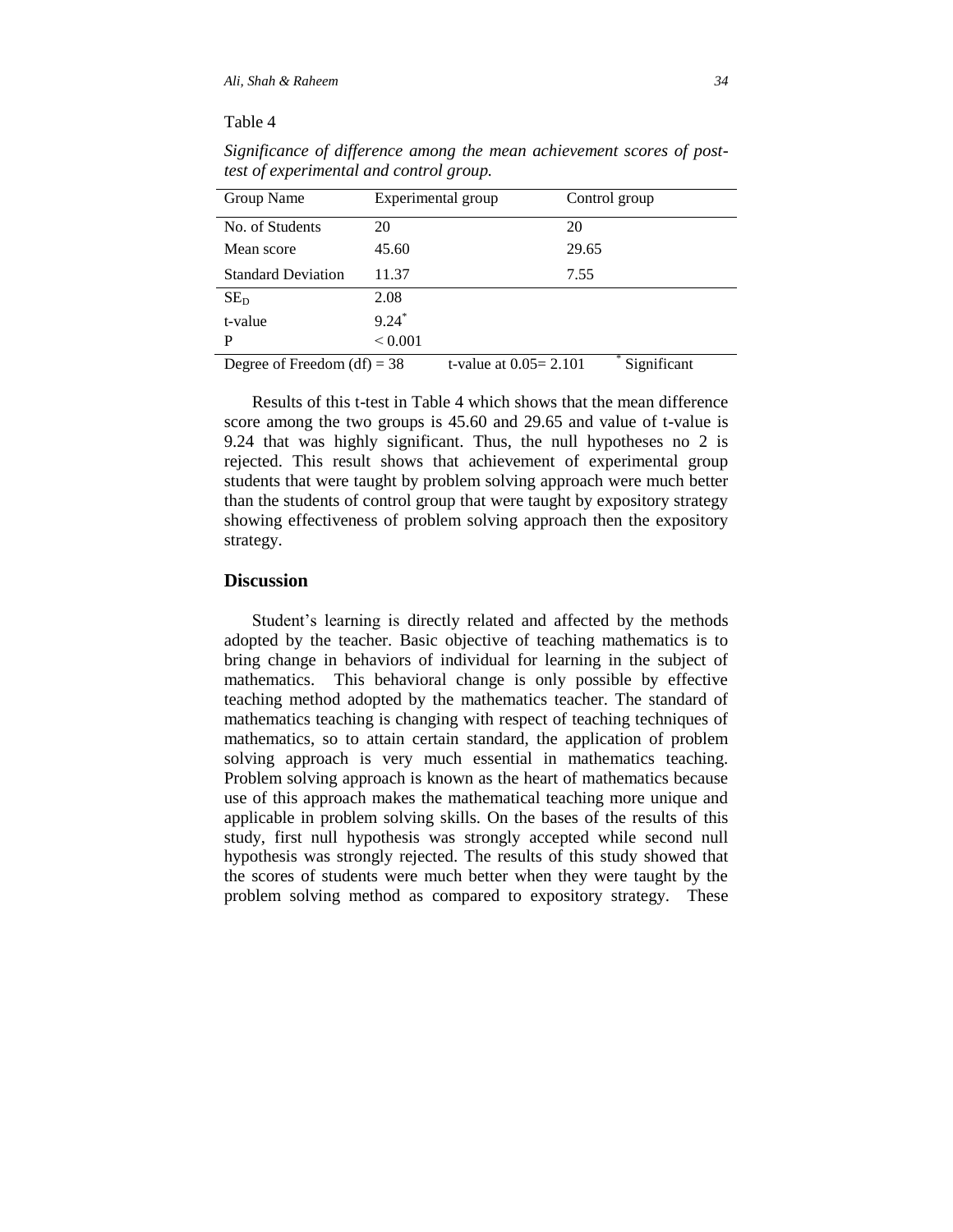results are in line with Orlander and Robertson (1973); Luzmanud (1990); Nuzum (1983); Change el at; (2001); Worthen (1968); Farooq (1980) and Lerch and Hamilton (1966).

## **Conclusion**

It is concluded that the achievement of the group that was taught by problem solving approach was much better than those who were taught by the expository strategy. This shows that problem solving method of teaching was much more effective than the expository teaching method. As a whole, it was concluded that problem solving approach to be cognitively and effectively more effective as compared to expository strategy in achieving teaching and learning outcomes in teaching of mathematics.

## **Recommendations**

Following recommendations may be helpful for policy makers, administrators, curriculum developers, teachers, and for further research studies are suggested. These recommendations are on the bases of conclusions and discussion.

- 1. Teachers must have motivation and skills for transmitting information and knowledge through problem solving approach. In this way students can become better problem solvers.
- 2. Seminars, workshops, refresher courses and trainings must be arranged for teachers so that they can develop critical thinking among the students for solving mathematical problems because welldesigned curriculum text-books are ineffective if content of these books is not effectively transferred to students.
- 3. For textbook writing, it is suggested that a panel of experts must be included by the author. This panel may consist of psychologist, educationist, subject specialist, publishers and printers because textbook writing is not effort of an individual.
- 4. Results of this study may help the curriculum developers as a guideline for improving and developing the syllabus at secondary level in the subject of mathematics.
- 5. The usefulness of problem solving method may be find out with some other variables such as such academic motivation, attitude, self-esteem, and peer relation.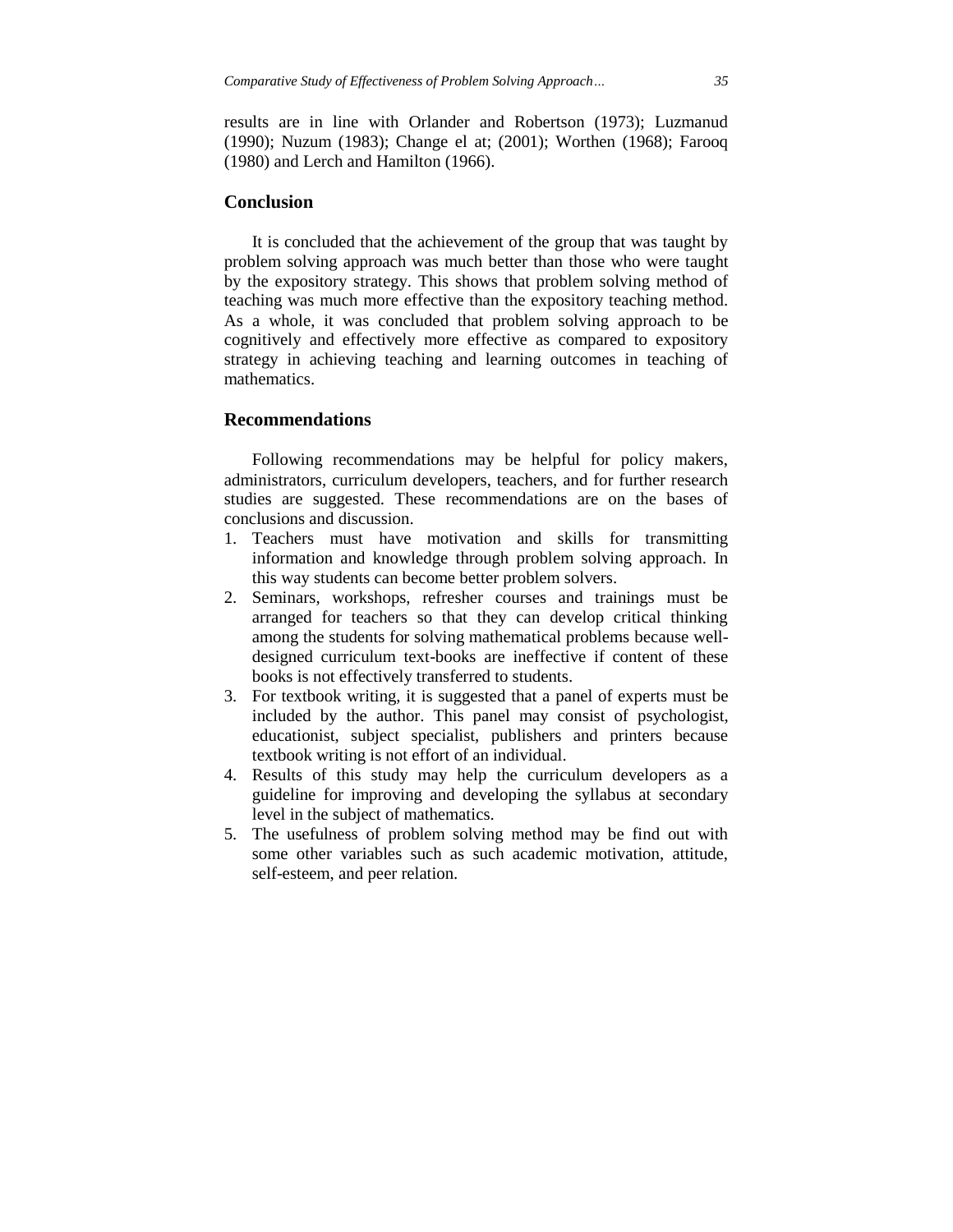## **Acknowledgements**

We are thankful to the teaching staff of Inter Science College, Pakistan Atomic Energy Commission, D. G. Khan Campus for helping in collecting the data on different subjects. We are also thankful to the students for contributing in this study.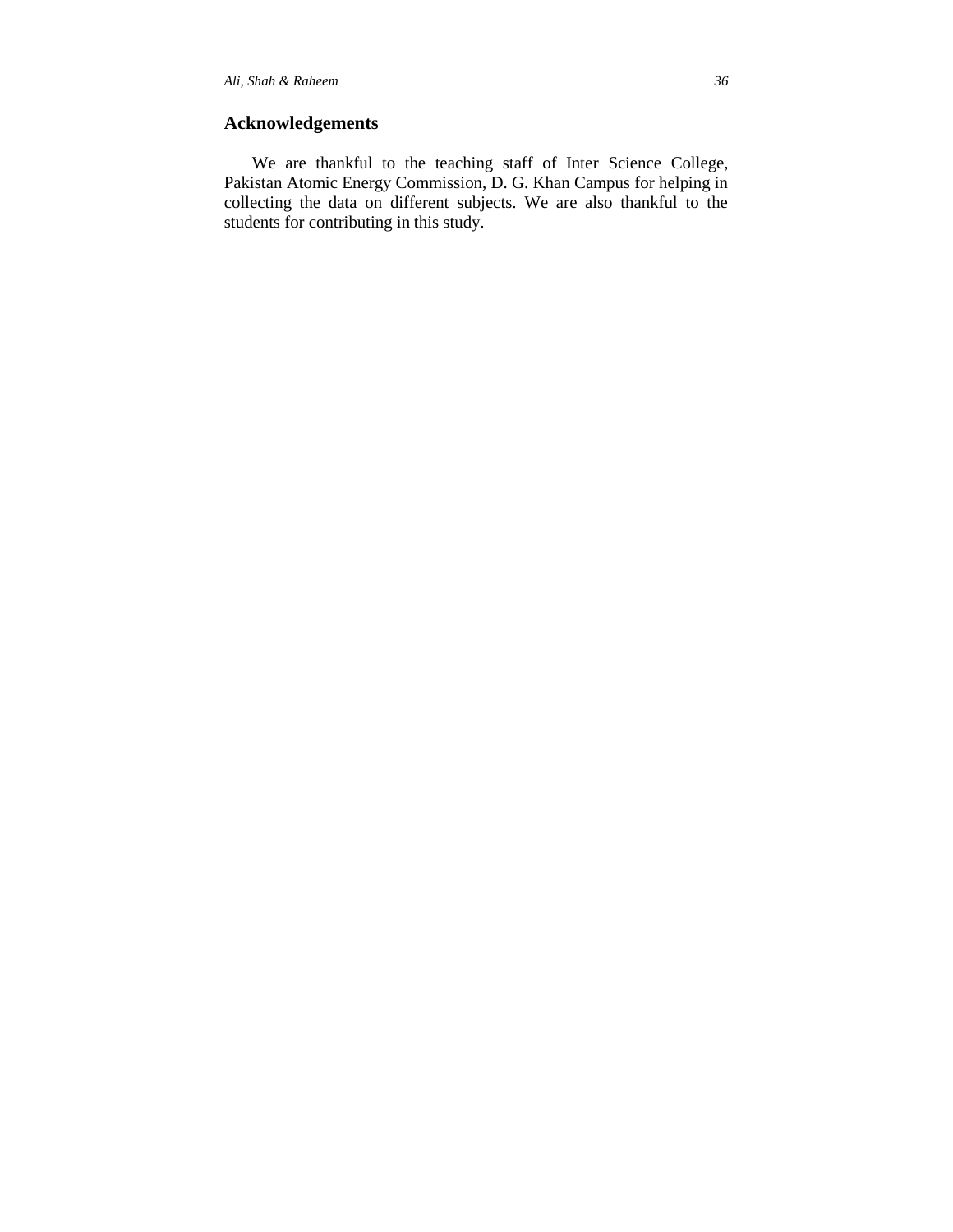#### References

- Broomes, D., G. A. James& O. Petty (1995). *Teaching primary school mathematics (p.15)*. Kingston, Jamaica: Jan Randle Publishers
- Duncker, K.Lees, L.S.S. (1945). On problem solving. *Psychological Monographs*, 58(5), i-113.
- Susan Gay, A. (1992). Is problem solving in middle school mathematics "normal"? *Middle SchoolJournal*. 31(1), 41-47.
- Government of Pakistan, Ministry of Education. (2000). *National education policy* (1998-2010).(pp. 1-57), Islamabad, Pakistan.
- Hargreaves, L & J. Moyles. (1998). *The primary curriculum (pp. 1-5),*  London. Routlouge
- Husain, S. (2004). *A comparative study of the traditional and super learning techniques of teaching science at elementary level (*Unpublished doctoral dissertation). University of Arid Agriculture, Rawalpindi, Pakistan.
- Iqbal, M. (2004).*Effect of cooperative learning in academic achievement of secondary school students in mathematics (*Unpublished doctoral dissertation).University of Arid Agriculture, Rawalpindi, Pakistan.
- Lester, F. K.&Kehle, P. (2003). From problem solving to modeling: The evolution of thinking about research on complex mathematical activity. In R. Lesh & H. M. Doerr (Eds.), *Beyond constructivism: Models and modeling perspectives on mathematics problem solving, learning, and teaching* (pp. 501-517). Mahwah, NJ: Erlbaum.
- Ortan, A. (1972). *Learning mathematics* (2<sup>nd</sup> ed.)(p.94): London, New York: Continuum.
- Polya, G. (1965). *Mathematical discovery: on understanding, learning and teaching problem solving* (vol. 2)(pp.26-28). New York: Wiley.
- Rose, C. (1985). *Accelerated Learning (pp.22-23)*. New York (USA): Bantam Doubleday Dell Publishing Group, Ins.